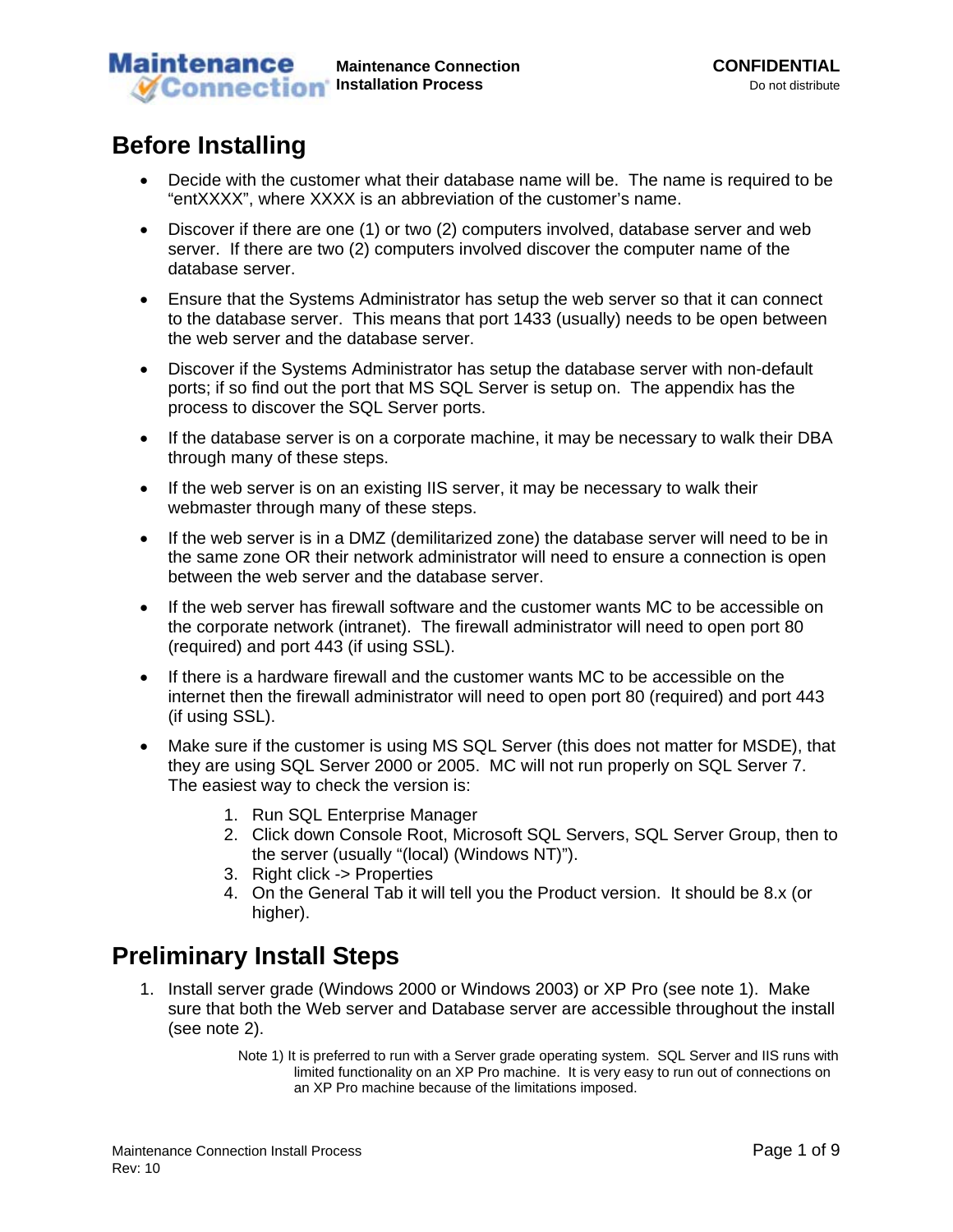**Maintenance Installation Process** Do not distribute

**Maintenance Connection CONFIDENTIAL** 

- Note 2) The Web server and Database server are referenced as if they are different machines throughout the install guide. This is usually the case but is not a requirement; they can be located on the same machine. If both the Web server and Database server is the same machine the instructions for both machines need to be carried out on the single machine.
- 2. On the Web server, install IIS and if there is no other SMTP server, make sure the SMTP service is included. (Control Panel -> Add/Remove Components -> IIS -> Details -> SMTP service) The service should be setup to relay from 127.0.0.1 (IIS Manager -> "Default SMTP Virtual Server" -> right click -> Properties -> Access Tab -> Relay Tab, radio button 'Only the list below' selected, if 127.0.0.1 is not in the list add it.).
- 3. On the Database server, install/verify that MS SQL Server 2000 or MSDE (see note 3 and 4) is installed. Service pack 2 or higher must be installed on SQL Server.

Note 3) MSDE is not recommended; it should only be used when cost is an issue and data volumes and use will be low.

Note 4) MSDE can be downloaded from http://www.maintenanceconnection.com/mcv18/mc\_download/. SQL Server 2000 is a commercial product and must be purchased from Microsoft.

- 4. If the Web server has a "\_" in the computer name it must be changed. IIS does not store cookies properly when the computer has an underscore in the name.
- 5. If installing the Palm Webservice verify that .NET 1.1 is installed. If installing the PPC Webservice verify that .NET 2.0 is installed on the Web server. (Add/Remove Programs should have it listed)
- 6. Install virus protection software. Currently we recommend eTrust from www.ca.com.
- 7. Run Windows Update to ensure the latest updates are all installed. It may take several iterations to get everything installed.
- 8. Set the automatic update based on the customer's policy. We recommend an automatic update at an early morning hour each day.
- 9. Launch Windows Explorer (not IE). You will need it many times throughout the install so leave it open.
- 10. In Explorer, browse to where the Maintenance Connection IIS install file is, usually called "mc\_onsite.exe".
- 11. Run the install file and install to the directory the customer decides on (usually "c:\maintenance connection\" (see note 5)). Close the wizard that opens after the install process completes.

Note 5) Most directory locations referenced further in the install document will use this install directory as its base point.

- 12. Create a subdirectory in the "install dir\mc\_imageserver\" directory for each company database you plan to install. The directory name should be "install dir\mc\_imageserver\entXXXX\" based on the database name the customer has chosen.
- 13. In each of the directories just created place a copy of the customer's logo. Maximum allowable size is 150x60 pixels. The file format for the picture can be any that Internet Explorer can load but is usually a bitmap (\*.bmp), Gif (\*.gif), Jpeg (\*.jpeg) or a PNG (\*.png). The name of the image does not matter; it will be referenced in the MC setup wizard later.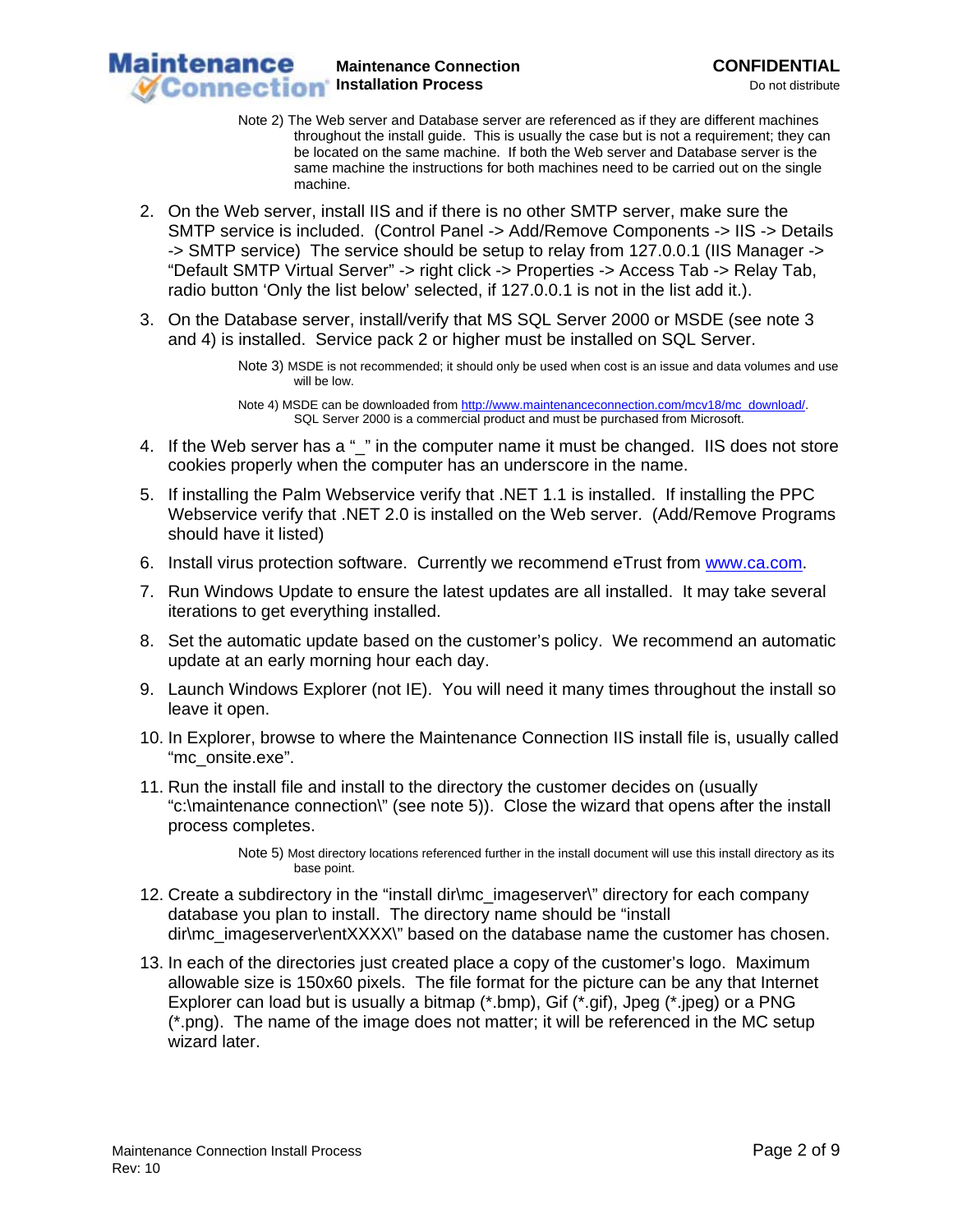

14. Install/verify that they have SQL Tools (check Start -> Programs -> MS SQL Server ->



Enterprise Manager). If they do not have SQL Tools, install them on the Database server. If they have SQL Server 2000 you will install there copy, if not then install your personal copy (see note 6) (be sure to remove your personal copy before you leave).

Note 6) You can download a trial version of MSDE Client Tools from http://www.maintenanceconnection.com/mcv18/mc\_download/. This is a fully operational trial version that will expire after a few days so you should uninstall it after you are done.

# **Maintenance Connection Setup on IIS**

- 1. Load IIS Manager (Start -> Programs -> Administrative Tools -> Internet Information Services, you may have to access Administrative Tools through the Control Panel on some computers).
- 2. Expand the local computer
- 3. If it exists, click on Web Service Extensions it is after FTP Sites, Application Pools and Web Sites. Then make sure that Active Server Pages is

"allowed". If it does not exist remember for later steps (This is only important for 2003 Server and up).

- 4. Expand Web Sites.
- 5. Expand the Default Web Site
- 6. Create a new Virtual Directory under the default web site (Right click -> New -> Virtual Directory).
	- Name: "mc\_web"
	- Directory: "install location\mc\_iis\"
	- Permissions: Read [Only] and Scripts
- 7. Right Click the new Virtual Directory and select Properties
	- Prior to Windows 2003
		- Virtual Directory Tab -> Application Protection dropdown = "LOW"
	- Windows 2003
		- Make sure, under Pools, that the app is in the default app pool
		- **If Web Service Extensions did not exists then ENABLE ASP extensions.**
		- Application Settings Area -> Configuration button -> Options Tab -> Enable Parent Paths = Checked
	- Cache/Caching (Both)
		- HTTP Header Tab -> Click Enable Content Expiration
		- Select Expire after *n* days. (recommended 30 90 days)
- 8. Create a new Virtual Directory under the default web site (Right click -> New -> Virtual Directory).
	- Name: "mc\_imageserver"
	- Directory: "install location\mc\_imageserver\"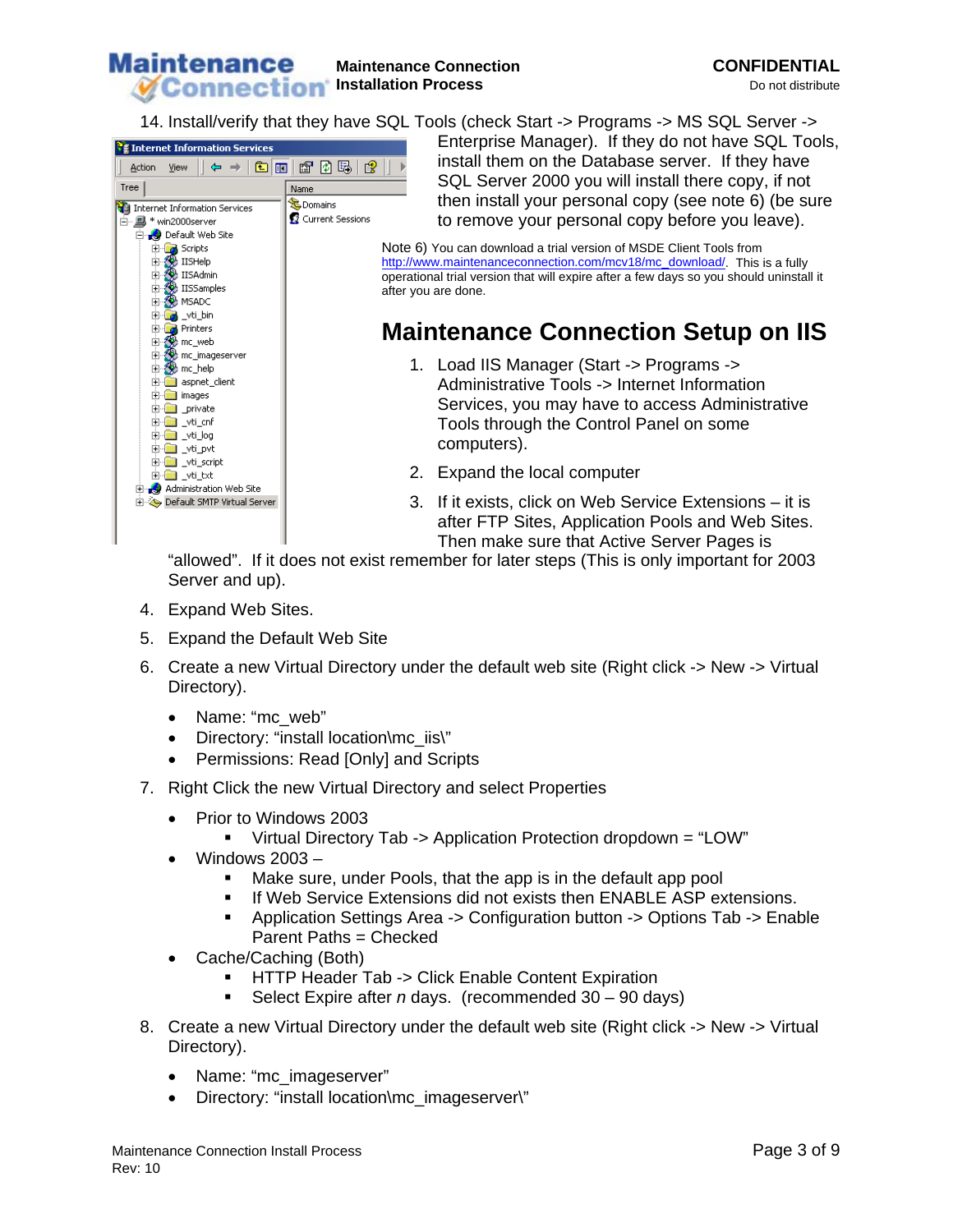#### **Maintenance Maintenance Connection CONFIDENTIAL Installation Process** Do not distribute

- Permissions: Read [Only]
- 9. Right Click the new Virtual Directory and select Properties
	- Prior to Windows 2003
		- Virtual Directory Tab -> Application Protection dropdown = "LOW"
	- Windows 2003
		- **If Web Service Extensions did not exists then ENABLE ASP extensions.**
		- Application Settings Area -> Configuration button -> Options Tab -> Enable Parent Paths = Checked
	- Cache/Caching (Both)
		- **-** HTTP Header Tab -> Click Enable Content Expiration
		- Select Expire after *n* days. (recommended 30 90 days)
- 10. Create a new Virtual Directory under the default web site (Right click -> New -> Virtual Directory).
	- Name: "mc\_help"
	- Directory: "install location\mc\_help\"
	- Permissions: Read [Only]
- 11. Right Click the new Virtual Directory and select Properties
	- Prior to Windows 2003
		- Virtual Directory Tab -> Application Protection dropdown = "LOW"
	- Windows  $2003 -$ 
		- **If Web Service Extensions did not exists then ENABLE ASP extensions.**
		- Application Settings Area -> Configuration button -> Options Tab -> Enable Parent Paths = Checked
	- Cache/Caching (Both)
		- **-** HTTP Header Tab -> Click Enable Content Expiration
		- Select Expire after *n* days. (recommended 30 90 days)
- 12. Close IIS Manager.

## **Database Preparation**

- 1. From Windows Explorer, create a database backup directory (usually "c:\DBs\Backup\")
- 2. Open the SQL Enterprise Manager
- 3. Drill down until you see the (local) database. (Console Root -> Microsoft SQL Servers > SQL Server Group) It may have the name (local) or it may have a specified name. It appears that, by default, if you are running Standard MS SQL Server it will show the computer name, if you are running the Runtime version it will show (local).
- 4. Find the Securities Tab on the Properties for the (local) database.
- 5. Set "Use SQL Server and Windows Authentication". The default for the runtime database and our test installation of Standard MS SQL Server is Windows only.
- 6. Stop and restart the service. This will take a few minutes.
- 7. Drill down to security.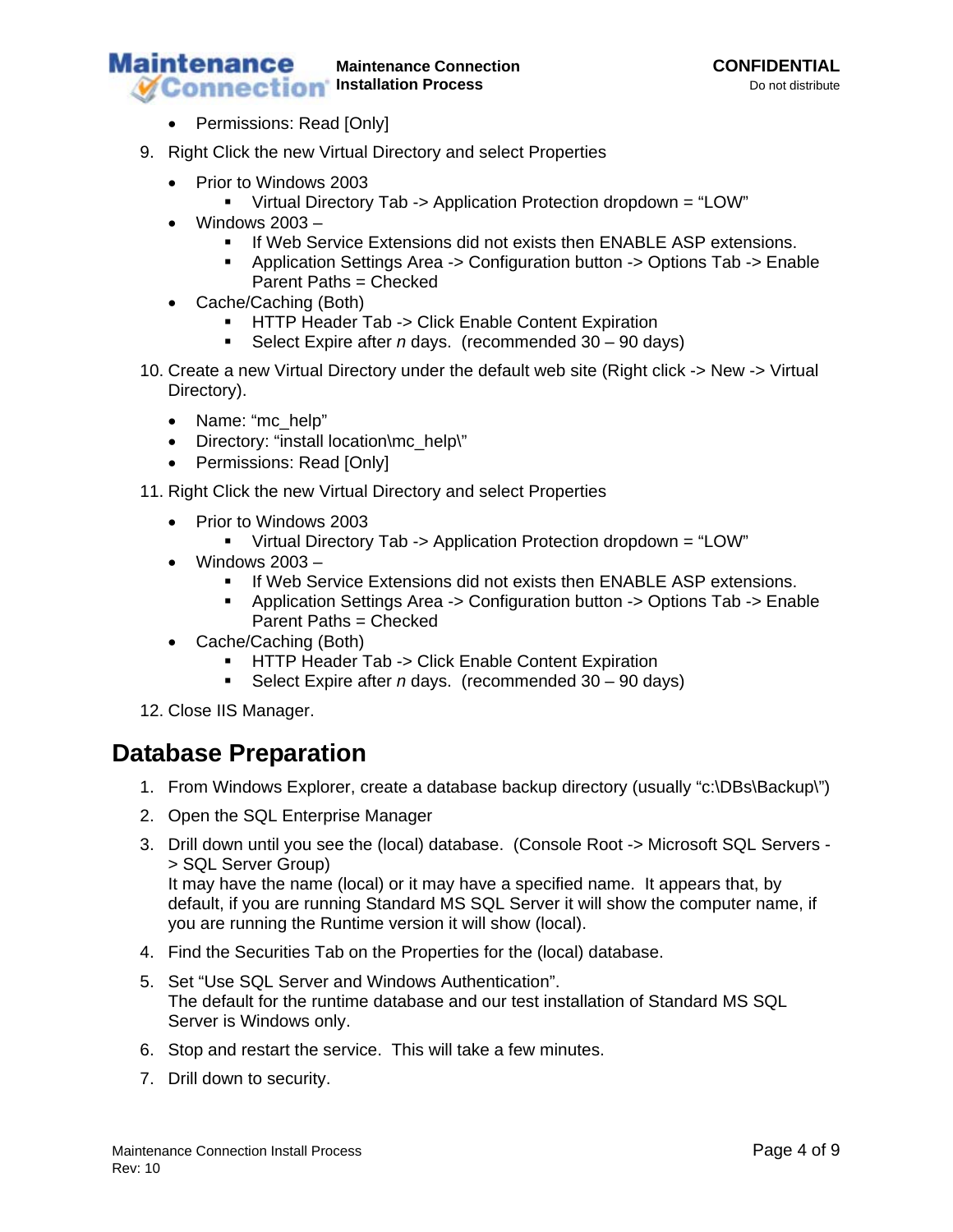Maintenance Connection Install Process **Page 5 of 9** and  $\overline{P}$ Rev: 10

that PC.

- 8. Add a user (new login on some versions): User Name: "mczar" Password: "mczar" Use SQL Authentication
- 9. Change the "sa" account password from the default setting "sysadm" If you do not change the sa password it will leave the SQL Server vulnerable to attack.

# **Maintenance Connection Setup Manager**

- 1. Using Windows Explorer, navigate to the "install dir".
- 2. Run "mc\_setup.exe"

The Setup Manager will setup the Registration and the Company Databases. It will also register the supporting DLL's and initialize the information Maintenance Connection needs.

- 3. Start by clicking the System Setup button
	- a. Fill out the Registration Database Access information first
- **Registration Database Access** Use the below settings: SQL Server: MCSOLServer Multiple Instances of  $\overline{\overline{\text{No}}}$  $\overline{\phantom{a}}$ SQL Server? Named Instance:  $\sqrt{1433}$ Port:  $\sqrt{Yes}$ Named Pipes:  $\overline{\phantom{0}}$ MCRegistration Database: Integrated Security: No  $\overline{\phantom{a}}$ User ID:  $rac{1}{2}$  $x \times x \times x$ Password: Verify Existence of the Registration Database Install the Registration Database
- b. **SQL Server**: The name of the SQL Server
- c. **Multiple Instances**: Set to 'yes' if you have more than one SQL Server Instance on the SQL Server
- d. **Named Instance**: Fill in if Multiple Instances is set to yes.
- e. **Port**: The SQL Server Port. Usually 1433, sometimes 1432.
- f. **Named Pipes**: Usually 'yes' set to 'no' if not using named pipes.
- g. **Database**: This is the name of the Registration Database, usually "mcRegistrationSA".
- h. **Integrated Security**: Leave as 'no'.

admin account (usually sa).

"\Maintenance Connection\mc\_database" folder from the SQL Servers perspective. If the SQL Server is a different machine then you need to copy the mc\_database folder onto

- i. **User ID**: The SQL Server user ID, should be 'mczar'.
- j. **Password**: The SQL Server user password, should be 'mczar'.

a. **User ID**: This is the user ID for the SQL Server system

b. **Password**: This is the password for the system admin

d. **Location of the backup file**: This is the location of

c. **SQL Server Location**: If the SQL server is on this machine or a remote machine. This tells SQL Server were to create

### 4. Click the Verify Existence button (alternate database restore option, see Appendix 1).

account.

e. Select the OK button to create the database and/or the user.

the databases.

| Maintenance Connection - Admin User & Restore Path                                    |                                  |  |
|---------------------------------------------------------------------------------------|----------------------------------|--|
| SQL Server Admin User & Restore Path<br>Liser ID:<br>Password:<br>SQL Server Location |                                  |  |
| ● SQL Server is on this machine<br>Location of backup files (on this machine)         | SQL Server is on another machine |  |
| C:\Install Manager\mc_database\                                                       | $\rightarrow$                    |  |
|                                                                                       | Cancel<br><b>DK</b>              |  |

| Maintenance Connection - Setup Manager                                                           |  |
|--------------------------------------------------------------------------------------------------|--|
| <b>Maintenance</b><br><b>WConnection</b>                                                         |  |
| <b>Setup Manager</b><br>Copyright [c] 2002-2004 Maintenance Connection, Inc. All Rights Reserved |  |
|                                                                                                  |  |
| System Setup                                                                                     |  |
| Company Setup                                                                                    |  |
| Add Registration Database Job                                                                    |  |
| Add Backup Database Jobs                                                                         |  |
| Maintenance Connection Login                                                                     |  |
| Help                                                                                             |  |
| Exit                                                                                             |  |

#### **Maintenance Maintenance Connection CONFIDENTIAL Installation Process** Do not distribute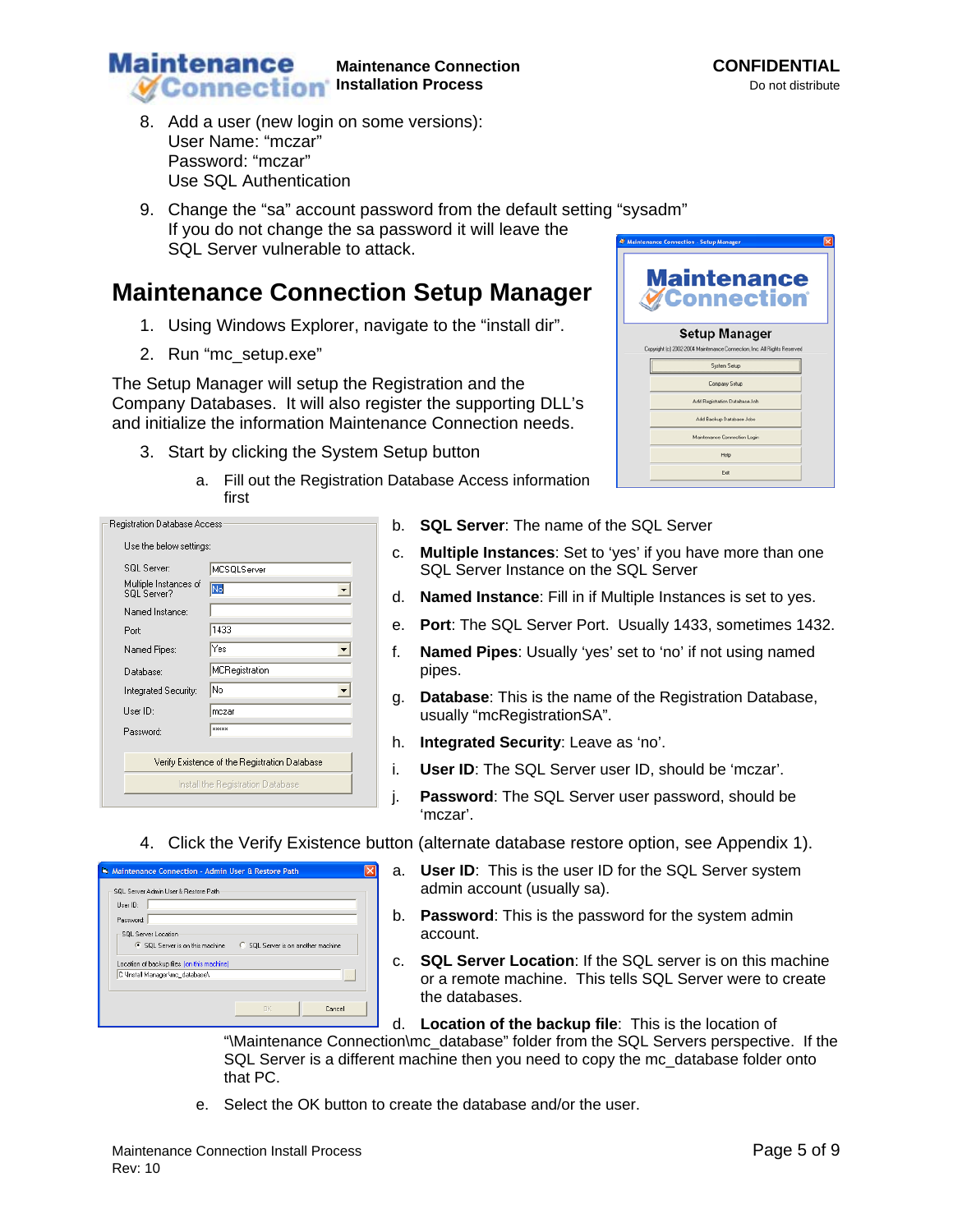# Maintenance Connection Install Process **Page 6 of 9** and  $P$  and  $P$  and  $P$  and  $P$  and  $P$  and  $P$  and  $P$  and  $P$  and  $P$  and  $P$  and  $P$  and  $P$  and  $P$  and  $P$  and  $P$  and  $P$  and  $P$  and  $P$  and  $P$  and  $P$  and  $P$  a

#### **Maintenance Maintenance Connection CONFIDENTIAL Installation Process** Do not distribute

5. Next, fill out the Company Database Access information. (Note: You will need to check the use single

company checkbox if it is not already checked.) If you are setting up a demo database as well as a customer database – make sure this check box is NOT selected.

- a. This information should be the same as the Registration Database Access information, except for the Database field.
- b. **Database**: This is the name of the Company Database. The first three letters should be 'ent' all lower case. The next part is the Abbreviation for your company, all upper case. Example: MYCOMP, MAINTCON, or XYZ.
- 6. Click the Verify Existence button. Note: until you hit the Save button, the records in mcRegistrationSA's Container and Container\_Resource tables are not added! If you hit Cancel – the database will be created but the database records are not.
	- a. When prompted to install the Company Database, click yes and complete the following screen the same as when installed the registration database
- 7. Next, fill out the Security, Session, and SMTP fields.

| Security / Impersonation for File System Objects: | Session:                                     |
|---------------------------------------------------|----------------------------------------------|
| Domain:                                           | 159<br>Timeout (Minutes):                    |
| administrator <br>Use <sub>1D</sub> :             | SMTP / Mail Server                           |
| <b>xxxxxxxx</b><br>Password:                      | llocalhost<br>Server / IP Address:           |
| lNo.<br>Use SSL for Login:                        | email@mycompany.com<br>From Email Address    |
|                                                   | return@mycompany.com<br>Return Email Address |

- a. **Domain**: This is used for File System Object Impersonation. If you are using a local user account, you can leave this field blank. Note: There are problems on some systems with Domains. In general – create a LOCAL USER and use that user for Object Security. If when you test saving objects, you get an error that you don't have permission to save users, thy this:
	- i. Create a LOCAL user (no domain)
	- ii. Give that use full permissions on the maintenance connection directories
	- iii. Run the diagnostics page by clicking of the logo on the login page.
	- iv. Reload the ini.
- b. **User ID and Password**: This is the login for a Windows User that has right to file manipulation.
- c. **Use SSL for Login**: If using SSL, set this to 'Yes'.
- d. **Session**: Set the timeout to 59 if not already set.
- e. **SMTP / Mail Server**: Fill in the IP or Server Name of your SMTP Server.

| ompany Database Access.                                                        |                              |  |
|--------------------------------------------------------------------------------|------------------------------|--|
| $\overline{\mathbf{v}}$ Use a single company database with the below settings: |                              |  |
| SQL Server:                                                                    | MCSQLServer                  |  |
| Multiple Instances of<br>SQL Server?                                           | No                           |  |
| Named Instance:                                                                |                              |  |
| Port:                                                                          | 1433                         |  |
| Named Pipes:                                                                   | Yes                          |  |
| Database:                                                                      | entMYCOMPANY                 |  |
| Integrated Security:                                                           | No                           |  |
| Hser ID:                                                                       | mczar                        |  |
| Password:                                                                      | <b>xxxxxx</b>                |  |
|                                                                                |                              |  |
| Verify Existence of the Company Database                                       |                              |  |
|                                                                                | Install the Company Database |  |
|                                                                                |                              |  |

 $R = 1$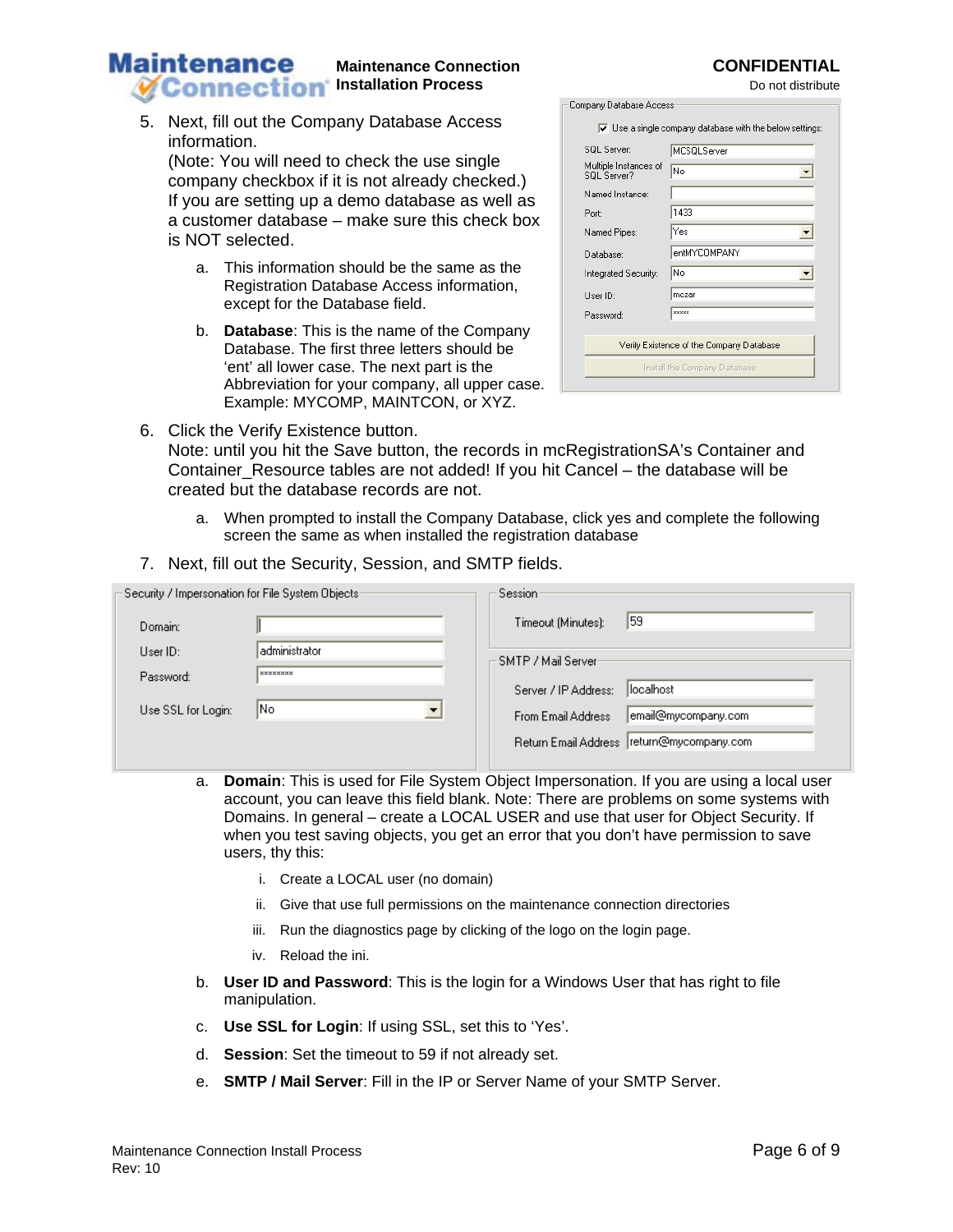

- f. **From & Return Email Address**: These addresses are used when sending emails from the Reports Module. A good example of what they should be is provided in the image above. You may need to create the email accounts.
- 8. Click Save once all the steps are completed.
- 9. From the main screen click Company Setup

| <b>Maintenance Connection - Company Setup</b>                               |                                                                                                                                                                                                                                    |  |
|-----------------------------------------------------------------------------|------------------------------------------------------------------------------------------------------------------------------------------------------------------------------------------------------------------------------------|--|
| Company Setup<br>Maintenance Connection (MC)<br>Company:                    | $\blacktriangledown$<br>Setup<br>New                                                                                                                                                                                               |  |
|                                                                             | Close                                                                                                                                                                                                                              |  |
| Company                                                                     | 10. Click the setup button                                                                                                                                                                                                         |  |
| MC<br>Company ID:                                                           | 11. Fill in the company information first                                                                                                                                                                                          |  |
| Customer<br>Type:<br>Maintenance Connection<br>Name:<br>Address:            | <b>Company ID:</b> Fill this in as the abbreviation for your<br>a.<br>company, all upper case. This should be the same<br>as the company database name without 'ent'.                                                              |  |
| City:                                                                       | Fields 'Name' down to 'Website' are informational<br>b.<br>only. Fill in as much as you need.                                                                                                                                      |  |
| State:<br>Zip:<br>Phone:<br>Phone Ext:                                      | Logo: If you have a logo, use the browse button to<br>C.<br>find it. The file must be located in "Maintenance<br>Connection\mc_imageserver\ent" + company<br>abbreviation.<br>If you don't have a logo this field should be blank. |  |
| Fax:<br>Web Site:<br> mc_logo_opt.jpg                                       | Admin Name: This name is used when new signups<br>d.<br>are being requested.                                                                                                                                                       |  |
| Logo:<br>Enabled<br>Status:<br>$\overline{\phantom{a}}$<br>Admin Name:      | Admin Email: This is the email for the administrator<br>е.<br>of the software.                                                                                                                                                     |  |
| Admin Email:                                                                | 12. Next fill in the Security and License information.                                                                                                                                                                             |  |
| Security<br>SERVICE<br>Connection Key:                                      | Connection Key: This is used when new users are<br>a.<br>signing up for the software.                                                                                                                                              |  |
| $ 20\rangle$<br>Session Timeout:<br> No<br>Use SSL:<br>$\blacktriangledown$ | Session Timeout: Set this to between 20 and 59.<br>b.<br>Anything over 59 will cause an error in Internet<br>Explorer.                                                                                                             |  |
| License<br>5<br>License Count:<br>License Key:                              | License Key: This is used to update your number of<br>с.<br>licenses. Fill in with the License Key that<br>Maintenance Connection provided you and then                                                                            |  |
| Unlock License Key                                                          |                                                                                                                                                                                                                                    |  |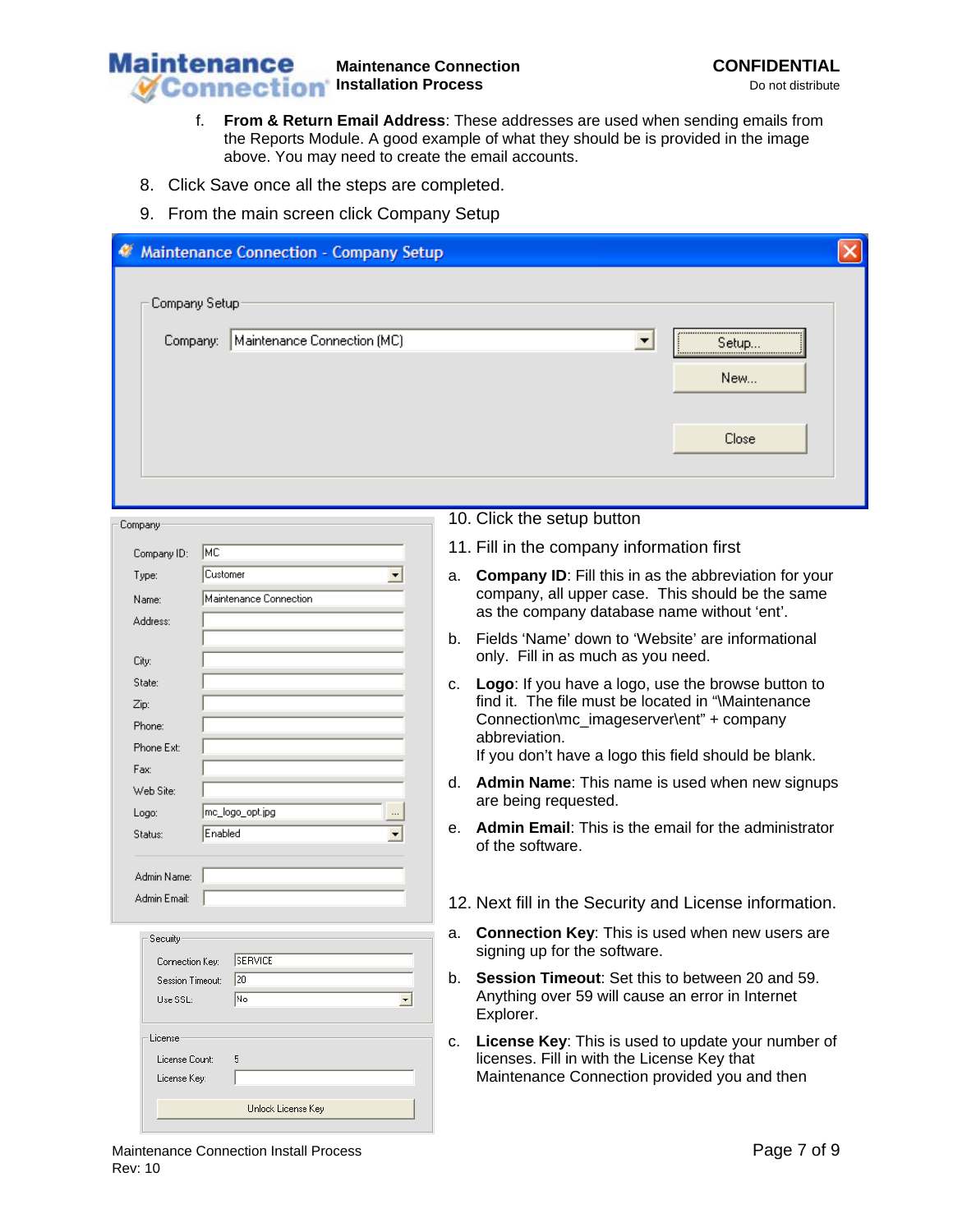#### **Maintenance Maintenance Connection CONFIDENTIAL Installation Process** Do not distribute

click Unlock License Key. If prompted to save, click yes.

- 13. Ensure the SQL Server location is correct. If not then enter the correct server name. If using named instances ensure the server name is "servername\instancename".
- 14. Click save to exit this screen.
- 15. Now that you are back on the main screen, click on Add Registration Database Job.
	- a. This will create a SQL Server Job that will clean up old sessions each night at 2:00am
	- b. You may be prompted for the SAL Server administrator user name and password.
- 16. If you would like to create Backup Jobs, click on Add Backup Database Jobs.
	- a. **User ID**: This is the System Admin (sa) user for the SQL Server.
	- b. **Password**: The System Admin password for the SQL Server.

| <b>Maintenance Connection - Database Backup Information</b>                                                                        |  |
|------------------------------------------------------------------------------------------------------------------------------------|--|
| SQL Server Admin User & Backup Settings<br>Liser ID:<br>Password:<br>Backup Path:<br>Backup Time: $02 - 100 - 100$ M $\rightarrow$ |  |
| <b>OK</b><br>Cancel                                                                                                                |  |

c. **Backup Path**: This is the path to the folder where you would like your backups stored. This is the directory that you created earlier for file backups (c:\DBs\Backup\).

# **Finishing Up**

The system should now be ready to go. Go to http://webservername/mc\_web to access the application. Use username: admin and password: admin to log on.

# **Appendix 1 (Restoring MC Databases Manually)**

- 1. Open Enterprise Manager or SQL Server Management Studio (SSMS)
- 2. Drill down in the tree to the database server and the databases folder.
- 3. Right click and select All Tasks  $\rightarrow$ Restore Database…

| <b>Restore database</b>                                                                                                                                                 |
|-------------------------------------------------------------------------------------------------------------------------------------------------------------------------|
| General<br>Options                                                                                                                                                      |
| Restore as databate entCustomer                                                                                                                                         |
| <br>Restore:<br>Elegroups or files<br>© <u>D</u> atabase<br>From device                                                                                                 |
| Parameters                                                                                                                                                              |
| Devices:<br>Select Devices<br>Backup number:<br>View Contents<br>l1                                                                                                     |
| Restore backup set<br>G.                                                                                                                                                |
| G.<br>Database - complete<br>Database - differential<br>C<br>Iransaction log<br>C<br>File or filegroup<br>C.<br>C Read backup set information and add to backup history |
| Cancel<br><b>OK</b><br>Help                                                                                                                                             |



- 4. Change the name of the database to restore as; this will be mcRegistrationSA or ent??? for customer databases.
- 5. Change the restore type to From Device.
- 6. Select: Select Devices…